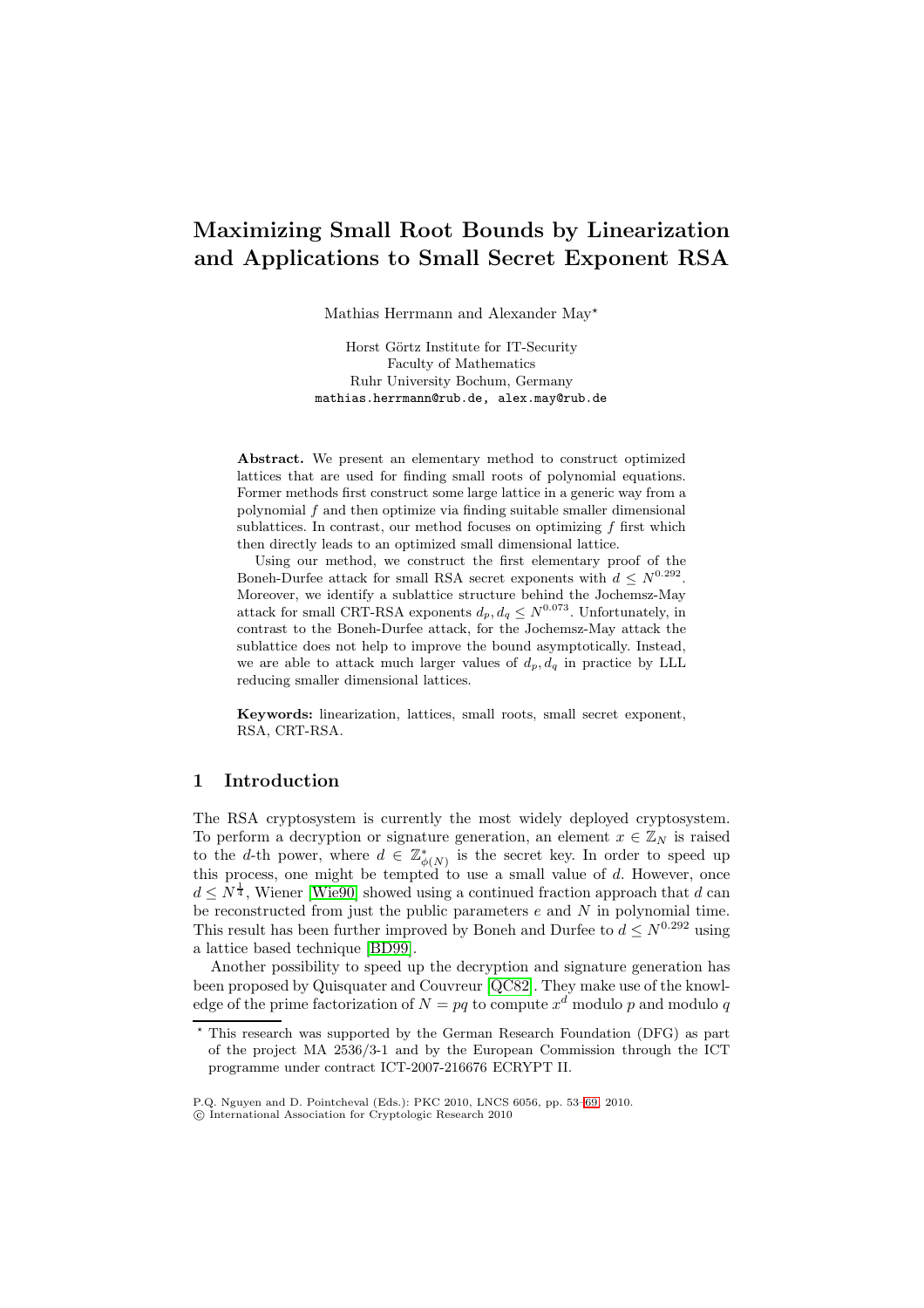and finally combine the result using the Chinese Remainder Theorem. The running time of this process is approx. 4 times faster than a standard decryption. To further lower the number of required operations, one can additionally use *small CRT exponents*, i.e. one can choose d such that  $d_p = d \mod p$  and  $d_q = d \mod q$ are both small.

At Crypto '07, Jochemsz and May [JM07] proposed the first polynomial time attack on CRT exponents that are smaller than  $N^{0.073}$ . However, the experimental results of Jochemsz and May for small dimensional lattices are much better than theoretically predicted. For example, using a lattice dimension of 56, theoretically the attack should no[t work](#page-13-3) at all, while in practice this lattice dimension is sufficient to reconstruct private keys up to a size of  $N^{0.01}$ . Such a discrepancy between theoretically predicted and practically achieved results is a strong indication that the involved lattice structure is not optimal. This led Jochemsz and May to conjecture that an analysis of sublattice structures could lead to a theoretically superior bound.

In this paper we propose a method that can be applied to attack small CRTexponents. Our new approach leads to smaller dimensional lattices than in the Jochemsz-May attack and fully explains the gap between the practical results of Jochemsz and May and their theoretical analysis. Unfortunately, our analysis shows that our smaller dimensional lattices asymptotically lead to the same bound  $N^{0.073}$  as in [JM07], thereby answering the conjecture of Jochemsz and May that sublattices improve the bound in the negative.

Although we do not achieve an asymptotic improvement, our new approach enables us to attack much larger values of  $d_p$ ,  $d_q$  in practice, compared to [JM07], by using smaller dim[ensiona](#page-13-3)l lattices. We implemented our algorithm and showed that e.g. for a 2000-bit N we can efficiently recover 47-bit  $d_p, d_q$ , whereas the technique of [JM07] only allows to recover about 35-bit  $d_p, d_q$  in a comparable amount of time.

Our method is lattice-based and uses the technique of *unravelled linearization* introduced by Herrmann and May at Asiacrypt '09 [HM09], which can be seen as a hybrid met[hod bet](#page-13-3)ween usual linearization and Coppersmith's method [Cop97]. The central idea of unravelled linearization is to perform as a first step a linearization on the initial polynomial and keep the *induced relations* of the linearization in mind. These relations are afterwards used in a [second](#page-13-4) step where we backsubstitute in order to eliminate some monomials, thereby partially un[ravelling](#page-13-5) the first linearization step. In order to explicitly compute the induced relations, we propose to use a Gröbner basis computation.

We illustrate the technique of unravelled linearization by showing the first elementary proof of the Boneh-Durfee bound  $d \leq N^{0.292}$  for small secret RSA exponents. Optimization of bounds is in our framework a simple task. Therefore, we conjecture that the Boneh-Durfee bound cannot be improved unless a different polynomial equation is used.

The rest of the paper is organized as follows: In Section 2 we will review some basic results from lattice theory. Section 3 will describe the method of unravelled linearization for the case of small RSA exponents d with a proof of  $d \leq N^{0.292}$ .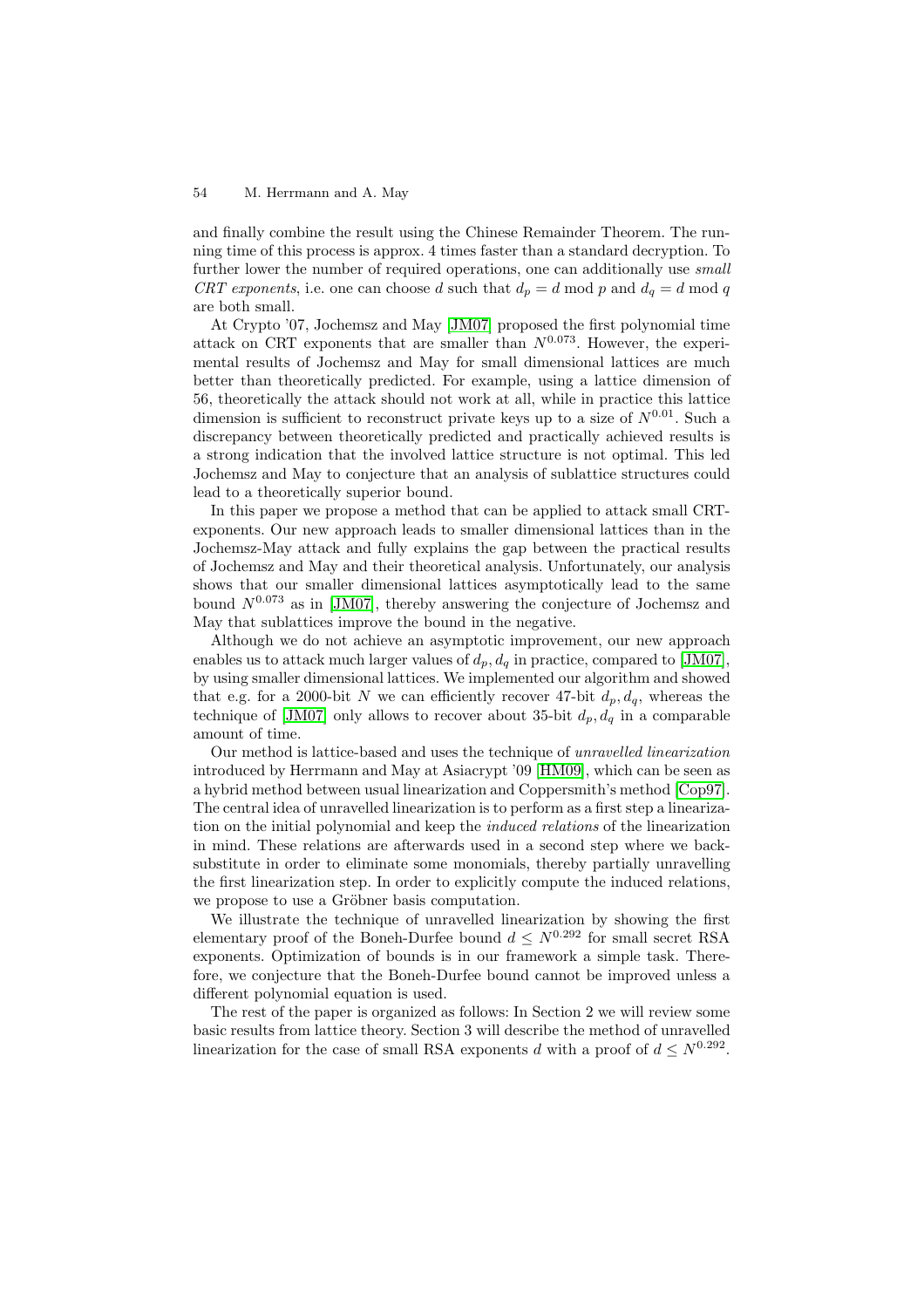We will then apply our method to attack small CRT exponents in Section 4, where we achieve the Jochemsz-May bound of  $N^{0.073}$  with smaller dimensional lattices. In Section 5, we demonstrate that our improved lattices allow for much better practical results in attacking small CRT-exponents.

## **2 Basics**

Before we explain the details of unravelled linearization and how to use it to improve the analysis of small CRT-exponents, we want to give some necessary background information on lattice theory and the lattice-based method of Coppersmith [Cop97].

A lattice is a discrete additive subgroup of  $\mathbb{R}^n$ . That is, for a set of linearly independent basis vectors  $b_1, \ldots, b_{dim} \in \mathbb{R}^n$ ,  $dim \leq n$ , the set

$$
L := \left\{ x \in \mathbb{R}^n \mid x = \sum_{i=0}^{\dim} a_i b_i \text{ with } a_i \in \mathbb{Z} \right\}
$$

is called a lattice. One can describe a lattice by its basis matrix  $B$ , where we write the vectors  $b_i$  as row vectors.

Let L be a lattice with basis  $b_1, \ldots, b_{dim}$ , and let  $b_1^*, \ldots, b_{dim}^*$  be the result of applying Gram-Schmidt orthogonalization to the basis vectors. Then the determinant of L is defined as  $\det(L) = \prod_{i=1}^{dim} |b_i^*|$ . For a lattice of full rank, i.e.  $dim = n$ , the determinant of a lattice equals the absolute value of the determinant of a lattice basis matrix.

Lattices have proved to be very useful in cryptanalysis mostly because of a powerful and efficient lattice reduction algorithm due to Lenstra, Lenstra and Lovász [LLL82]. This so-called LLL algorithm outputs an approximation of a shortest lattice vector in time polynomial in the bit-length of the entries of the basis matrix and in the dimension of the lattice dim. Using the LLL algorithm as a building block, Coppersmith [Cop96a, Cop96b] designed a rigorous algorithm that all[ows to e](#page-13-6)fficiently compute *small* roots of bivariate polynomials over the integers or univariate modular polynomials. Additionally, he gave a heuristic extension to multivariate polynomials.

Coppersmith's idea is to co[nstruct,](#page-13-7) [on input](#page-13-8) some polynomial  $f$ , a set of coprime polynomials which contain the same roots over the integers. Then one can use standard elimination and root finding techniques to extract these roots. Howgrave-Graham [HG97] gave a simple reformulation of Coppersmith's method that defines the following condition.

**Theorem 1 (Howgrave-Graham).** Let  $g(x_1, \ldots, x_k)$  be a polynomial in k *variables with* n *monomials. Furthermore, let* m *be a positive integer. Suppose that*

1. 
$$
g(r_1, ..., r_k) = 0 \mod b^m
$$
, where  $|r_i| \le X_i$ ,  $i = 1, ..., k$  and  
2.  $||g(x_1X_1, ..., x_kX_k)|| \le \frac{b^m}{\sqrt{n}}$ ,

*where the norm of* g *is defined as the Euclidean norm of its coefficient vector.*

*Then*  $g(r_1, \ldots, r_k) = 0$  *holds over the integers.*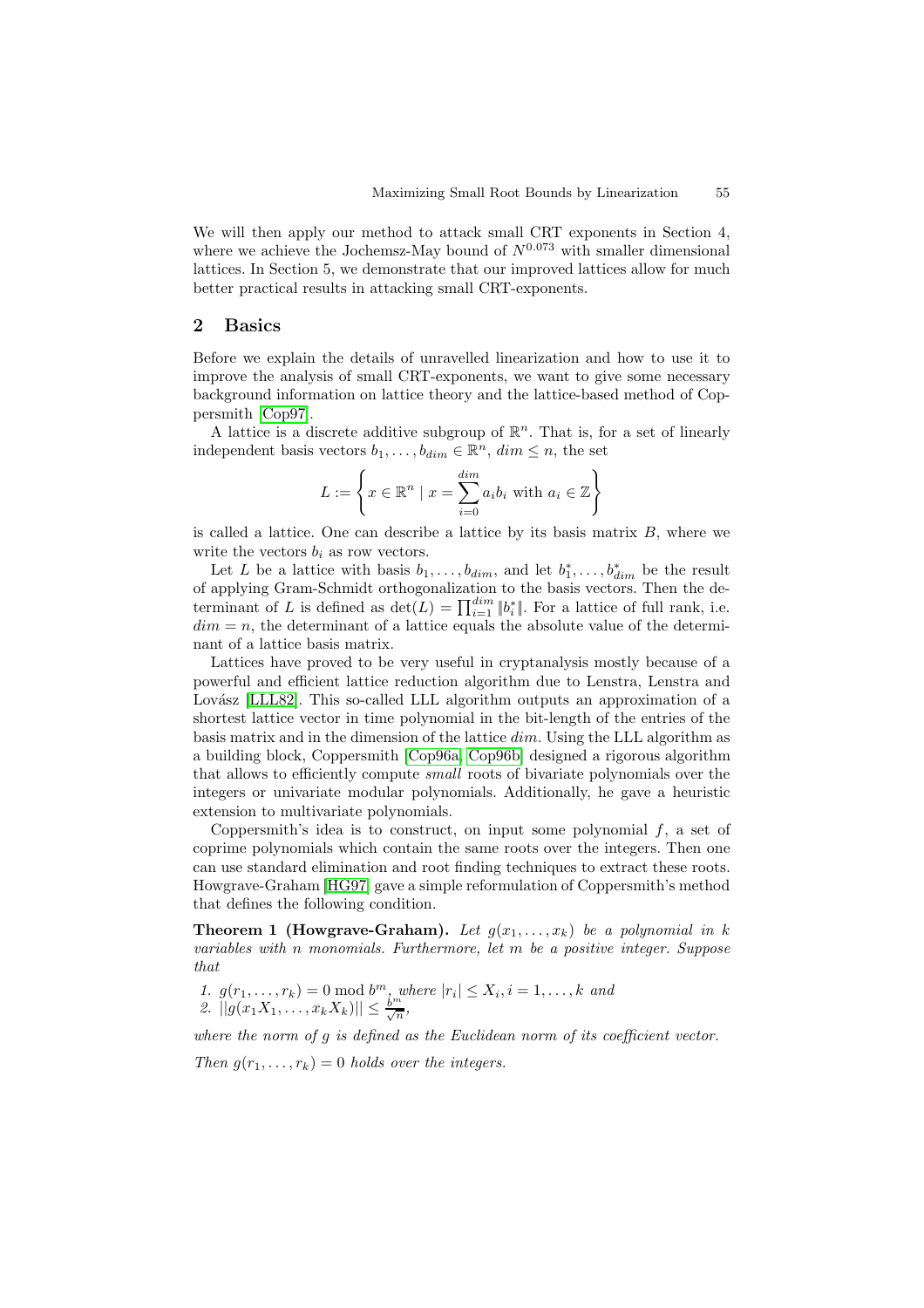### **3 Unravelled Linearization and the Boneh-Durfee Attack**

<span id="page-3-0"></span>In this section, we will apply the method of unravelled linearization, introduced by Herrmann and May [HM09], to attack RSA with small secret exponent d. This will lead to an elementary proof of the Boneh-Durfee bound  $d \leq N^{0.292}$ .

In 1999, Boneh and Durfee [BD99] showed with a lattice-based Coppersmithtype attack, that private RSA keys smaller than  $N^{0.284-\epsilon}$  can be recovered in polynomial time. The att[ack's ru](#page-13-4)nning time is dominated by LLL-reducing some large dimensional lattice basis B, whose dimension depends on  $\frac{1}{\epsilon}$ . It turns out that the associated lattice  $L(B)$  contains a smaller dimensional sublattice  $L'$ that allows to show an improved bound of  $N^{0.292-\epsilon}$ .

The identification and analysis of this sublattice  $L'$ , however, is a complicated task due to the fact that its lattice basis is no longer triangular and, therefore, the computation of the lattice determinant  $\det(L')$  is much more involved. Boneh and Durfee developed for the analysis of  $\det(L')$  a notion called *geometrically progressive matrices* that allowed for handling these non-triangular lattice bases. Blömer and May [BM01] followed a different approach and showed that asymptotically it does not influence the determinant if some specific columns are removed. This allowed them to rebuild some triangular structure of the basis matrix. Both approaches are, however, quite complex methods for optimizing lattice bases.

As opposed to the methods of [BD99] and [BM01] our new approach will not manipulate a basis matrix but rather it will manipulate the underlying polynomial from which a basis matrix is derived. This will directly lead to a low-dimensional sublattice with a basis of triangular structure that allows for an easy determinant calculation.

The method of our choice for this task is the technique of unravelled linearization [HM09]. However, before we introduce our method we briefly recall the original Boneh-Durfee attack in order to illustrate the similarities and differences.

The polynomial to be analyzed is derived from the RSA key equation  $ed =$ 1 mod  $\phi(N)$ . Rewrite this as

$$
ed = 1 + x\phi(N)
$$
  

$$
\Leftrightarrow ed = 1 + x(\underbrace{N+1}_{A} + \underbrace{(-p-q)}_{y})
$$

and search for small modular roots of the polynomial

$$
f(x, y) := 1 + x(A + y) \bmod e.
$$

Therefore, we fix an integer  $m$  and define the polynomials

$$
g_{i,k}(x, y) := x^{i} f^{k} e^{m-k}
$$
 and  $h_{j,k}(x, y) := y^{j} f^{k} e^{m-k}$ .

A lattice basis is constructed by using the coefficient vectors of the so-called x-shifts  $g_{i,k}(xX, yY)$  for  $k = 0, \ldots, m$  and  $i = 0, \ldots, m - k$  as basis vectors.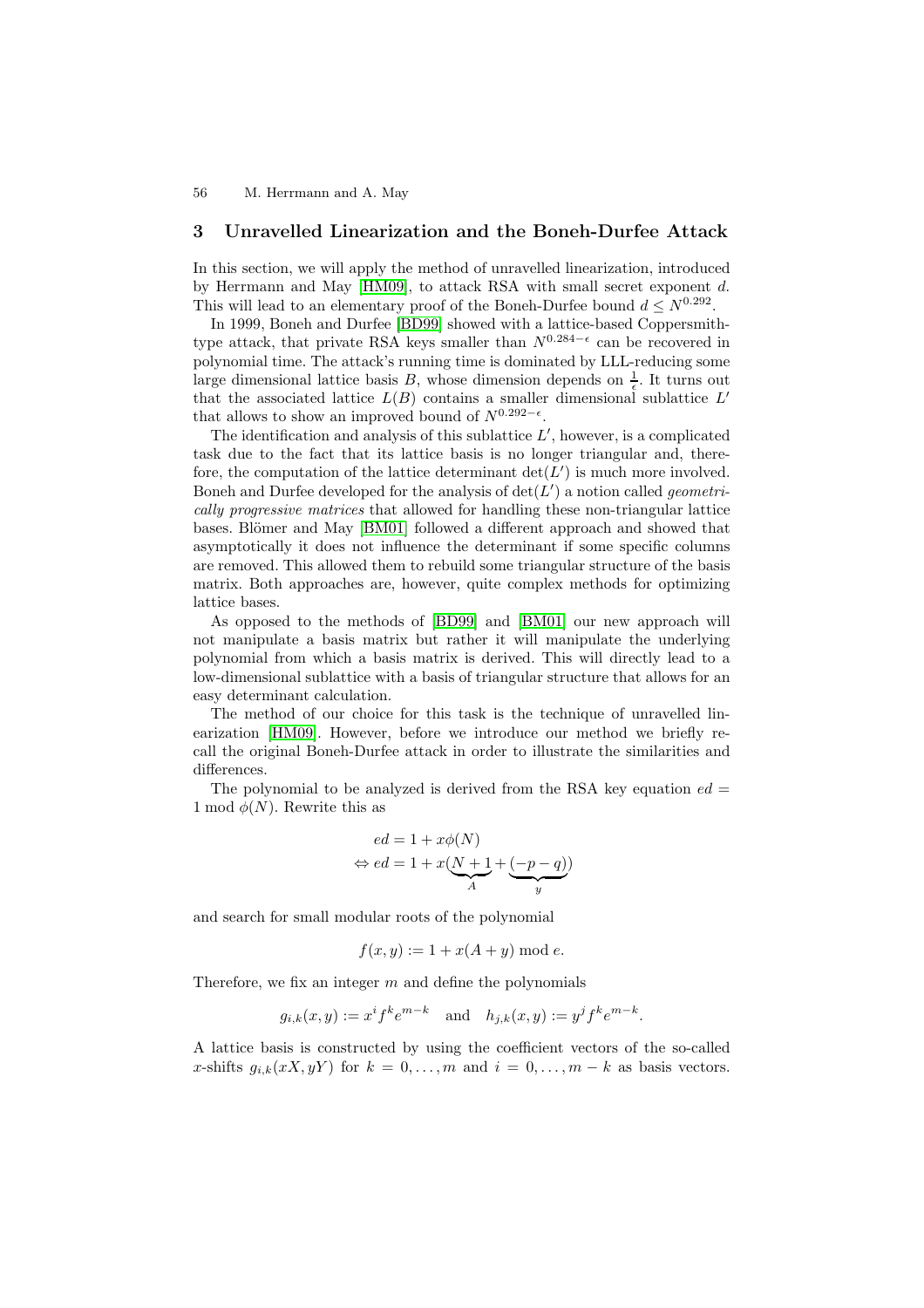

<span id="page-4-0"></span>**Fig. 1.** Boneh-Durfee basis matrix for  $m = 2, t = 1$ 

The values X and Y denote upper bounds on the sizes of the solutions. Additionally, we use the so-called y-shifts  $h_{j,k}(xX, yY)$  for  $k = 0, \ldots, m$  and  $j = 1, \ldots, t$ , where  $t$  is some parameter that has to be optimized. Figure 1 shows an example for the parameters  $m = 2$  and  $t = 1$ . Note that the coefficient vectors of the shift polynomials  $g_{i,k}(xX, yY)$  and  $h_{j,k}(xX, yY)$  are written as row vectors.

Boneh and Durfee's improved analysis showed that one obtains superior values for X and Y, if one takes only a subset of the y-shifts. For ou[r ex](#page-4-0)ample this means we exclude  $ye^2$  and  $yfe$ . Hence, the resulting lattice basis is no longer triangular and, therefore, deriving a closed determinant formula for general  $m$  and  $t$  is a complex task.

We now use the technique of unravelled linearization to construct a lattice basis which yields the best known asymptotic bound  $N^{0.292}$  and yet retains a triangular lattice basis.

The first step in the process is to perform a suitable linearization of the original polynomial. In our case, we glue together the monomials in the following way

$$
\underbrace{1+xy}_{u}+Ax \bmod e.
$$

This leaves us with the linear polynomial  $\bar{f}(u, x) = u + Ax$  and additionally a *relation*  $xy = u - 1$  derived from the substitution. Although Coppersmith's method is a construction method suited for polynomial equations and does not give improved bounds in the case of linear equations, we now construct a lattice basis using exactly the same x-shifts as in the original Boneh-Durfee attack. I.e., we construct polynomials

$$
\bar{g}_{i,k}(u,x) := x^{i} \bar{f}^{k} e^{m-k}
$$
 for  $k = 0, ..., m$  and  $i = 0, ..., m - k,$  (1)

and use their coefficient vectors as basis vectors. One can show that this leads to the Wiener bound of  $N^{0.25}$ .

However, if we also include y-shifts of the form  $\bar{h}_{j,k}(u, x, y) := y^j \bar{f}^k e^{m-k}$ , then we obtain a benefit. This may sound strange at first glance since the monomial  $y$ is not even present in our new polynomial  $\bar{f}(u, x)$ . The reason for the improved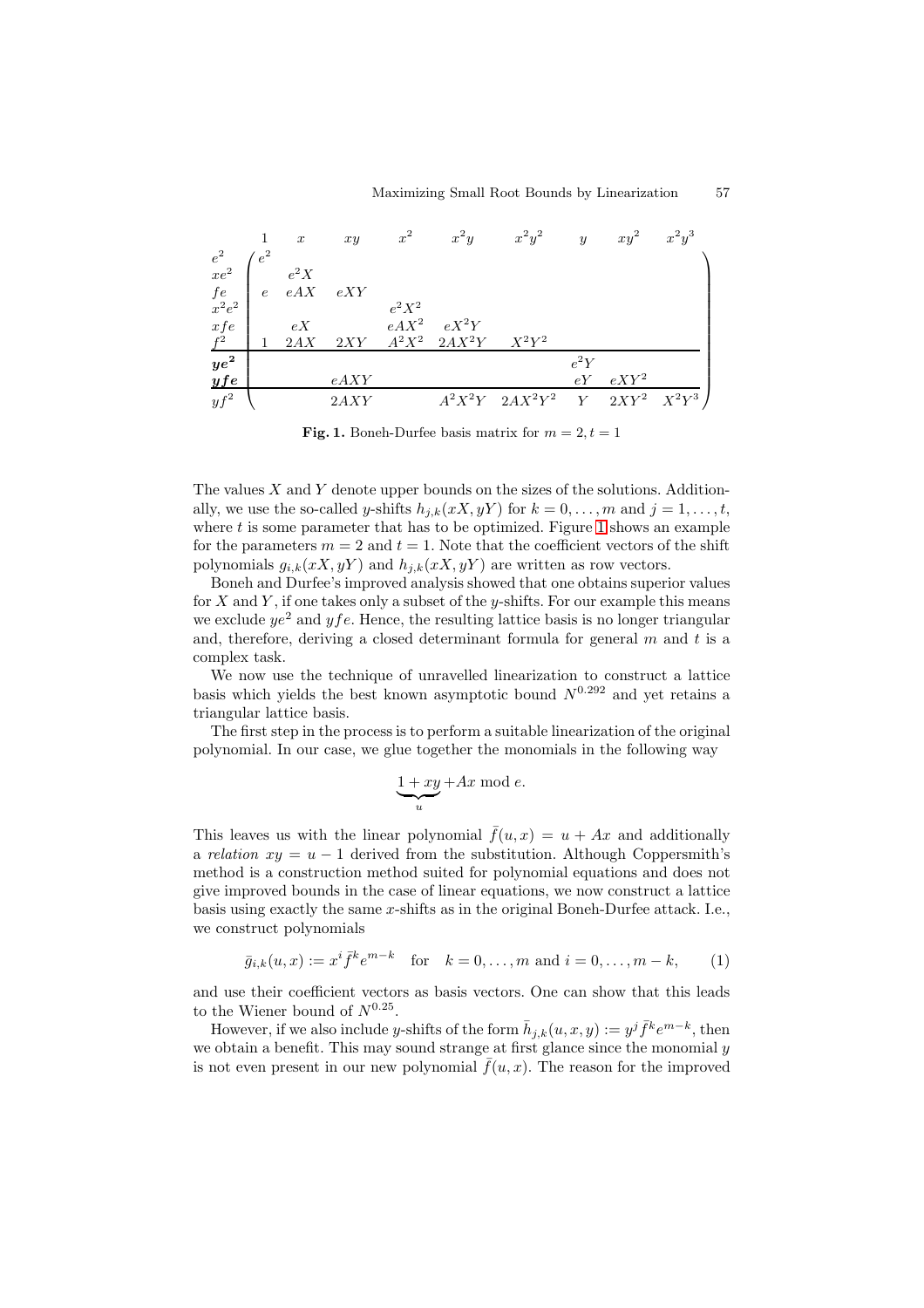

**Fig. 2.** Boneh-Durfee lattice for  $m = 2, t = 1$  using unravelled linearization

bound becomes clear, when we incorporate the induced relation  $xy = u - 1$  and use it to substitute each occurrence of xy by the term  $u - 1$ .

<span id="page-5-0"></span>The advantage can be seen by comparing the shift  $y f^2$  from the original analysis with the new shift  $y\bar{f}^2$ . As noted previously, the improved analysis uses only the shift  $y f^2$  and neither  $y f e$  nor  $y e^2$ . But  $y f^2$  introduces three new monomials y,  $xy^2$  and  $x^2y^3$  in the Boneh-Durfee lattice basis – thereby destroying the triangular structure.

Let us compare this with our new unravelled linearization approach, which we depicted in Figure 2 for the same parameters  $m = 2$  and  $t = 1$ . The shift  $y\bar{f}^2$  introduces the monomials  $x^2y, uxy$  and  $u^2y$ . We replace each occurrence of xy by u − 1, i.e., we replace  $x^2y$  by  $ux - x$  and  $uxy$  by  $u^2 - u$ . But the monomials  $ux, x, u^2$  and u are already present in the lattice bases. Thus, the only new monomial th[at](#page-5-0) comes from the shift  $y\bar{f}^2$  is  $u^2y$ , thereby retaining the triangular structure.

In order to keep the triangular structure in general, we look at an arbitrary shift  $y^{i} \bar{f}^{\ell}$ . Notice that for the ease of notation we will omit the factor  $e^{m-\ell}$  as it does not influence the set of monomials. Since  $\bar{f} = u + Ax$  we can expand  $y^{i} \bar{f}^{l}$ by the binomial theorem

$$
u^{\ell}y^{i} + {\ell \choose 1}Au^{\ell-1}xy^{i} + \ldots + {\ell \choose \ell}A^{\ell}x^{\ell}y^{i}.
$$

The first term introduces a new monomial  $u^{\ell}y^{i}$ . However, we will now derive a certain restriction under which all other monomials are already present in the lattice basis. Let us therefore look at the monomials of the second term after the substitution of  $xy$ 

$$
u^{\ell-1}xy^{i} = u^{\ell-1}(u-1)y^{i-1} = u^{\ell}y^{i-1} - u^{\ell-1}y^{i-1}.
$$

The monomials  $u^{\ell}y^{i-1}$  and  $u^{\ell-1}y^{i-1}$  appear in  $y^{i-1} \bar{f}^{\ell}$  and  $y^{i-1} \bar{f}^{\ell-1}$ , respectively. In general, the  $(j+1)^{th}$  term of the binomial expansion contains monomials that appear in  $y^{i-j} \tilde{f}^{\ell-k}$  for  $k = 0, \ldots, j$ .

Therefore, the shift  $y^i \bar{f}^{\ell}$  introduces exactly one new monomial  $u^{\ell}y^i$  if all shifts  $y^{i-j} \bar{f}^{\ell-k}$  for  $j = 1, \ldots, i-1$  and  $k = 0, \ldots, j$  were used in the construction of the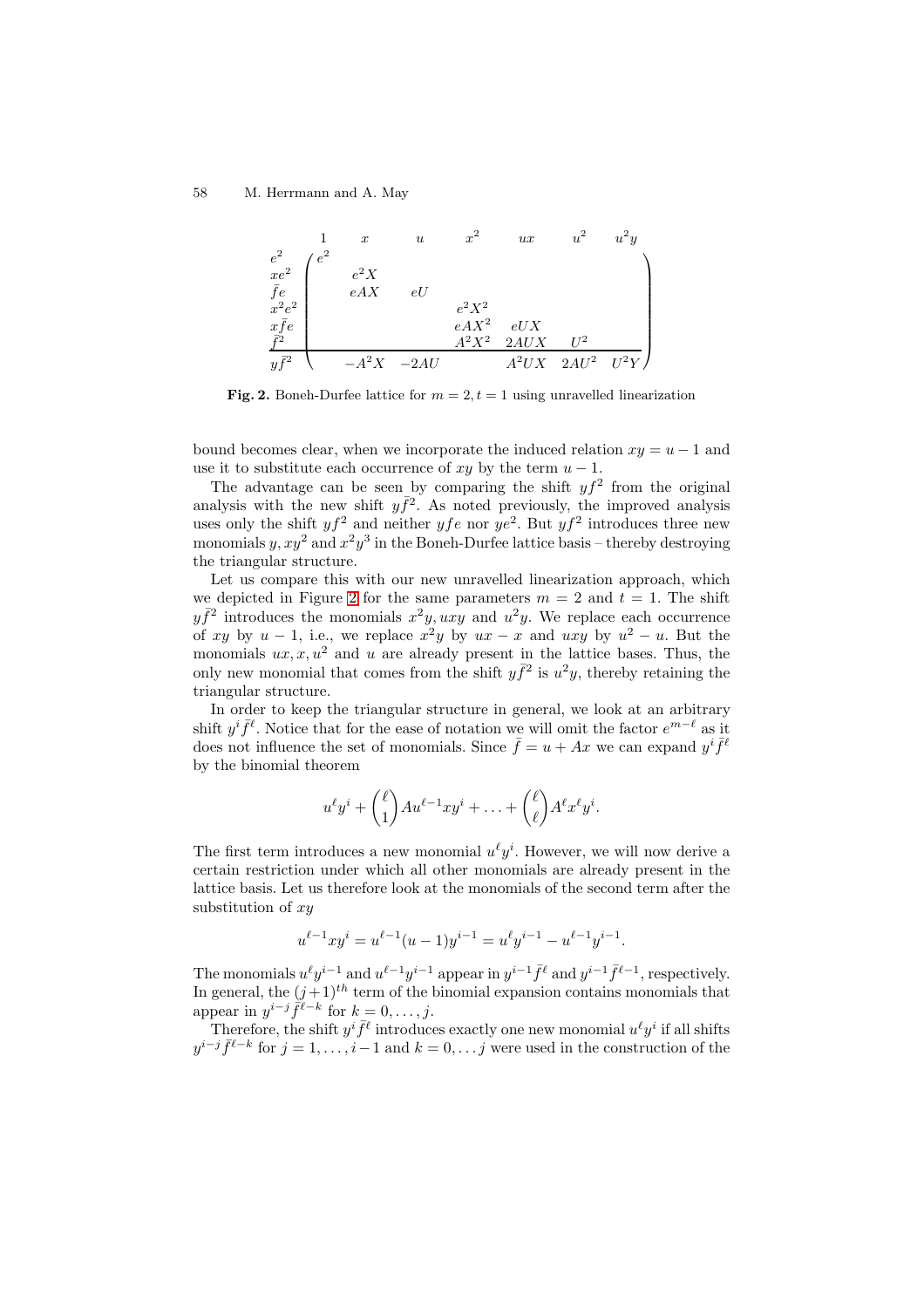lattice basis. This is exactly to the restriction that was called *increasing pattern* in [BM01].

Since the *y*-shifts  $h_{j,k}$  in the original Boneh-Durfee attack satisfy this *increasing pattern* restriction as shown in [BM01], we take in our analysis the y-shifts  $\bar{h}_{j,k}$  for the same set of indices  $(j, k)$  as in [BD99]. I.e., we define the y-shifts

$$
\bar{h}_{j,k} = y^j \bar{f}^k e^{m-k} \text{ for } j = 1, \dots, t \text{ and } k = \left\lfloor \frac{m}{t} \right\rfloor j, \dots, m. \tag{2}
$$

We show that this set of y-shifts  $\bar{h}_{j,k}$  [satisfi](#page-13-9)es our requirement, i.e. we show that if  $y^{i} \bar{f}^{\ell}$  is a y-shift, then all of  $y^{i-j} \bar{f}^{\ell-k}$  for  $j = 1, \ldots, i-1$  $j = 1, \ldots, i-1$  $j = 1, \ldots, i-1$  $j = 1, \ldots, i-1$  $j = 1, \ldots, i-1$  and  $k = 0, \ldots, j$  are also used as shifts. Notice that it is sufficient to show  $y^{i-j} \bar{f}^{\ell-j}$  is used as a shift.

Since  $y^i \bar{f}^{\ell}$  is in the set of y-shifts, we know that  $\ell \in \{\lfloor \frac{m}{t} \rfloor i, \ldots, m\}$  and therefore  $\ell - j \in \{\lfloor \frac{m}{t} \rfloor i - j, \ldots, m-j\}$ . For  $y^{i-j} \bar{f}^{\ell-j}$  on the other hand, we have  $\ell - j \in \{ \lfloor \frac{m}{t} \rfloor (i - j), \ldots, m \}.$  Our requirement is thus fulfilled if the condition

<span id="page-6-0"></span>
$$
\left\lfloor\frac{m}{t}\right\rfloor(i-j) \leq \left\lfloor\frac{m}{t}\right\rfloor i-j
$$

holds. We can rewrite this as  $\left\lfloor \frac{m}{t} \right\rfloor \geq 1$ , which holds if  $m \geq t$ .

Given the set of shift polynomials, we proceed with the computation of the determinant. For the following asymptotic analysis we let  $t = \tau m$ . Further, for the optimization we omit roundings as their contribution is negligible for sufficiently large  $m$ .

We are able to directly compute the contributions of the shift polynomials from (1) and (2). Here, we denote by  $s_x$  the contribution of X to the determinant.

$$
s_x = \sum_{k=0}^{m} \sum_{i=0}^{m-k} i = \frac{1}{6}m^3 + o(m^3)
$$
  
\n
$$
s_y = \sum_{j=1}^{7m} \sum_{k=\frac{1}{7}j}^{m} j = \frac{\tau^2}{6}m^3 + o(m^3)
$$
  
\n
$$
s_u = \sum_{k=0}^{m} \sum_{i=0}^{m-k} k + \sum_{j=1}^{7m} \sum_{k=\frac{1}{7}j}^{m} k = \left(\frac{1}{6} + \frac{\tau}{3}\right)m^3 + o(m^3)
$$
  
\n
$$
s_e = \sum_{k=0}^{m} \sum_{i=0}^{m-k} (m-k) + \sum_{j=1}^{7m} \sum_{k=\frac{1}{7}j}^{m} (m-k) = \left(\frac{1}{3} + \frac{\tau}{6}\right)m^3 + o(m^3)
$$
  
\n
$$
\dim(L) = \sum_{k=0}^{m} \sum_{i=0}^{m-k} 1 + \sum_{j=1}^{7m} \sum_{k=\frac{1}{7}j}^{m} 1 = \left(\frac{1}{2} + \frac{\tau}{2}\right)m^2 + o(m^2)
$$

Using these values together with the upper bounds  $X = N^{\delta}, Y = N^{\frac{1}{2}}, U = N^{\delta + \frac{1}{2}}$ on the variables in the usual enabling condition det( $L = X^{s_x} Y^{s_y} U^{s_u} e^{s_e} \leq$  $e^{m \dim(L)}$ , we obtain an optimized value of  $\tau = (1 - 2\delta)$  and finally derive the desired Boneh-Durfee bound<sup>1</sup>

$$
\delta \le \frac{1}{2} \left( 2 - \sqrt{2} \right) \approx 0.292.
$$

<span id="page-6-1"></span><sup>&</sup>lt;sup>1</sup> The given bound is for full [siz](#page-6-1)e e, i.e. we set  $e \approx N$ .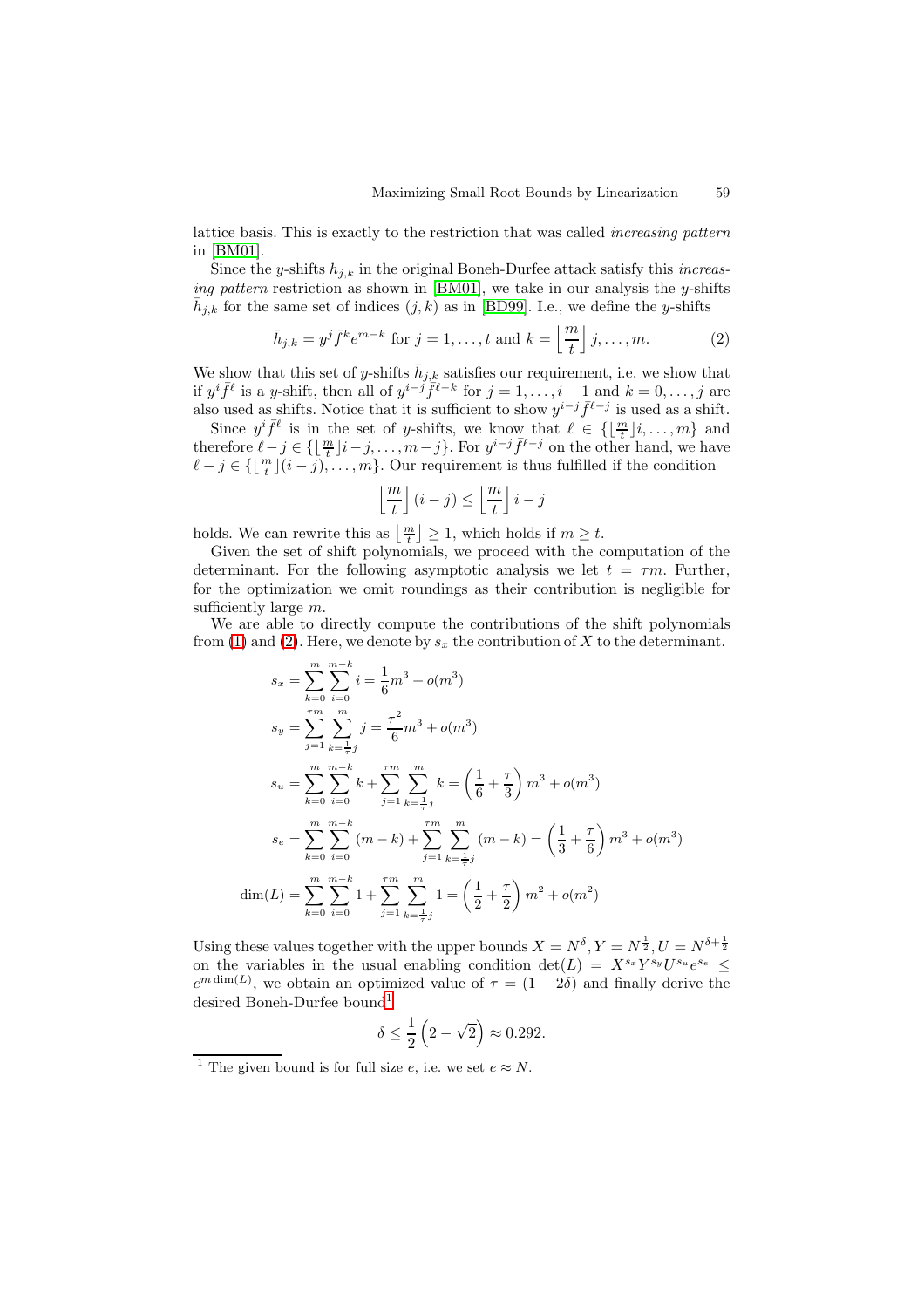Notice that our choice of  $\tau$  fulfills our previous restriction  $m \geq t$ . To summarize, the method of unravelled linearization provides a simple and elegant way to capture the sublattice structure in the Boneh-Durfee attack. In the following section, we will use the same method to recover the hidden sublattice structure in the Jochemsz-May attack on small CRT-RSA exponents. This sublattice was previously unknown and was conjectured to be the key for improving the CRT-RSA attack bound.

## **4 CRT Exponents**

<span id="page-7-2"></span>The task of attacking small CRT exponents was first mentioned as an open problem in Wiener [Wie90]. At PKC '06, Bleichenbacher and May [BM06] gave an attack that worked in the case where  $e$  is significantly smaller than  $N$ . They started with the CRT-RSA equations  $ed_p = 1 + k(p - 1)$  and  $ed_q = 1 + l(q - 1)$ , and derived a single polynomial in the unknowns  $(d_p, d_q, k, l)$  by setting  $q = \frac{N}{p}$ and eliminating p:

$$
e2dpdq - e(dp + dq) + e(dqk + dpl) - (k + l - 1) - (N - 1)kl = 0.
$$
 (3)

This equation can be linearized to

<span id="page-7-1"></span><span id="page-7-0"></span>
$$
e2x1 + ex2 - (N - 1)x3 - x4 = 0
$$
 (4)

with unknowns

$$
x_1 = d_p d_q, x_2 = d_q k + d_p l - d_p - d_q, x_3 = kl, x_4 = (k + l - 1).
$$

For  $d_p, d_q \leq N^{\delta}$  we get  $k, l \leq N^{\frac{1}{2}+\delta}$  and Eq. (4) directly leads to a lattice attack provided that  $\delta \le \min\{\frac{1}{4}, \frac{2}{5} - \frac{2}{5}\alpha\}$ , where  $\alpha = \log_N e$ . However, for a full size  $e$ , i.e.  $\alpha = 1$ , this attack does not work.

In 2007, Jochemsz and May [JM07] improved the analysis by exploiting the full algebraic structure of Eq. (3) with a Coppers[m](#page-7-0)ith-type attack. For the case  $\alpha =$ 1, they showed that it is possible to find small solutions if  $\delta \leq 0.073$ . However, in their experiments they noticed a big gap between the theoretically predicted bound and the experimentally [observ](#page-13-3)ed bound. Namely, the experiments were far better than theoretically e[xp](#page-7-1)ected indicating the possibility of a better bound.

E.g., using their analysis, a lattice dimension of 56 should not suffice for attacking small CRT-exponents, while practically it allows for solving up to  $d_p, d_q \leq N^{0.01}$ . Jochemsz and May reported that the smallest LLL vectors came from a sublattice and conjectured that identifying the sublattice structure would improve the bound – analogous to the case of the Boneh-Durfee attack where the sublattice lifts the bound from  $N^{0.284}$  to  $N^{0.292}$ .

In this section, we show that this conjecture is false. By using the method of unravelled linearization, we will capture the sublattice structure behind the Jochemsz-May attack. This will completely explain the experimental behavior in [JM07] and therefore close the gap between practice and theoretical analysis.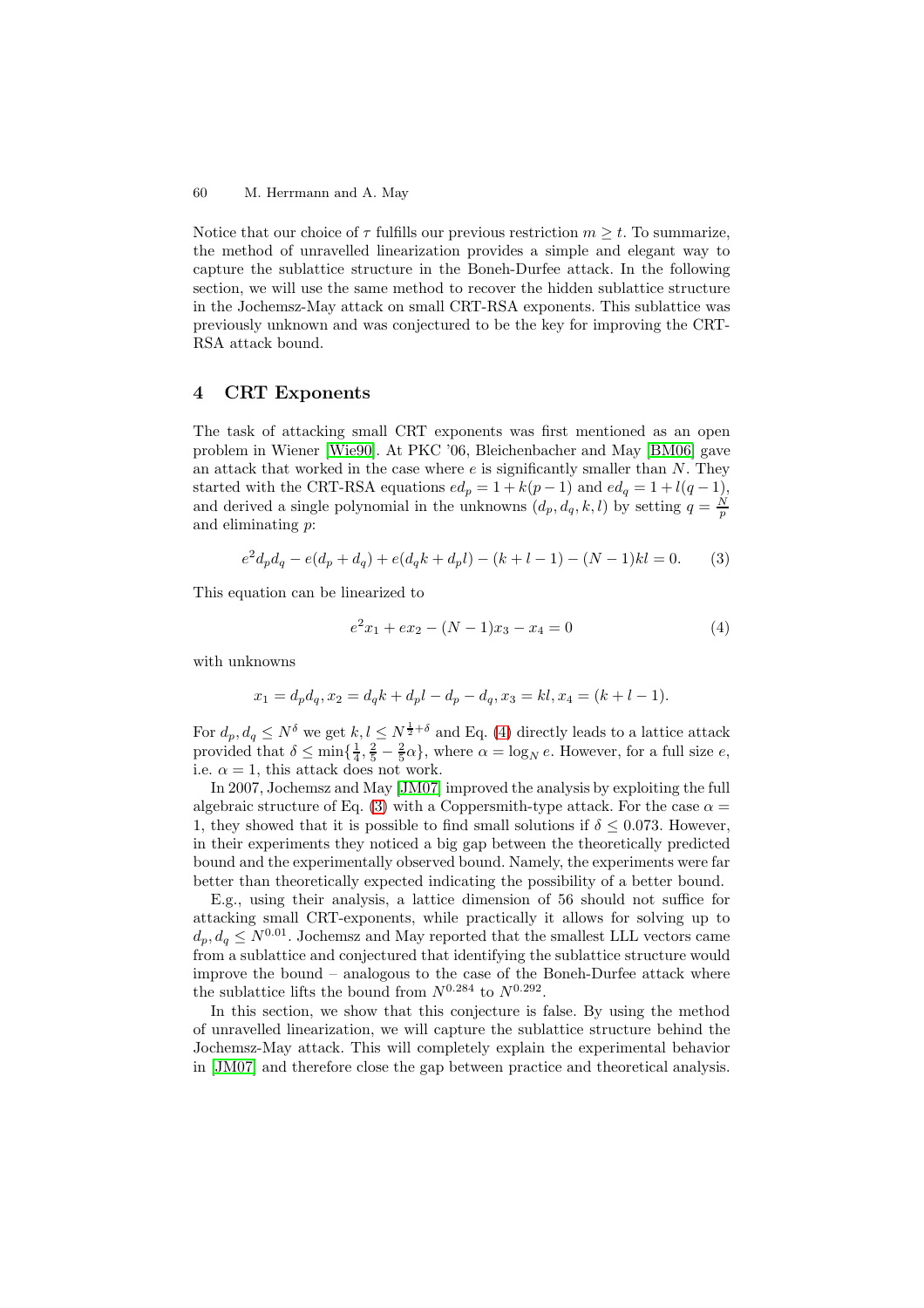As a result, we construct lattices of much smaller dimension than in [JM07], whose theoretical analysis exactly matches the experiments that we present in the subsequent section.

Very disappointingly from a cryptanalytic point of view, the size of the CRTexponents  $d_p, d_q$  that we are able to attack in polynomial time conve[rges fo](#page-13-3)r growing lattice dimension to the same bound  $N^{0.073}$  as in [JM07]. Thus, asymptotically we are unable to improve on the bound although we fully exploit the sublattice structure. Nevertheless, we think that our method is of independent interest and will prove to be useful for other attacks since it is simple and leads to an easy analysis.

Let us describe the attack in detail. Starting point is the polynomial equation (3). We proceed similar to [BM06] and perform an (almost) identical linearization.

$$
e^{2} \underbrace{d_{p} d_{q}}_{u} - e \underbrace{(d_{p} + d_{q})}_{v} + e \underbrace{(d_{q} k + d_{p} l)}_{w} - (\underbrace{k + l}_{x} - 1) - (N - 1) \underbrace{kl}_{y} = 0
$$
 (5)

We now use the method of unravelled linearization with the linear polynomial  $f = e^2u - ev + ew - x - Ay + 1$ , where  $A = N - 1$ . The next step is to build up a lattice following the extended strategy from [JM06]. This means we use the monomials of  $f^{m-1}$  as shifts and furthermore include extrashifts in the variables u and v up to some parameter t which has to be optimized later.

The benefit in unravelled linearization comes from the fact that the variables  $u, v, w, x, y$  are related. Namely, we have

$$
vwx = (d_p + d_q)(d_p l + d_q k)(k + l)
$$
  
=  $d_p^2 kl + d_p^2 l^2 + d_p d_q (k + l)^2 + d_q^2 k^2 + d_q^2 kl$   
=  $(d_p^2 + d_q^2)kl + (d_p^2 l^2 + d_q^2 k^2) + d_p d_q (k + l)^2$   
=  $((d_p + d_q)^2 - 2d_p d_q)kl + ((d_p l + d_q k)^2 - 2d_p d_q kl) + d_p d_q (k + l)^2$   
=  $(v^2 - 2u)y + w^2 - 2uy + ux^2$ . (6)

<span id="page-8-0"></span>This non-obvious relation can be computed easily using a Gröbner basis computation. Recall the equations given by the linearization. These are 5 linearization equations in 9 unknowns, so we can eliminate via Gröbner basis computation the four variables  $d_p, d_q, k, l$  and obtain Eq. (6) in the unknowns  $u, v, w, x, y$  only. This equation now serves in the back-substitution step of unravelled linearization, where we replace each occurrence of vwx by the monomials  $v^2y$ ,  $uy$ ,  $w^2$ and  $ux^2$ .

To exemplify our method, we use the p[ara](#page-8-0)meters  $m = 2$  and  $t = 1$ . This is the smallest choice where Jochemsz and May [JM07] found positive experimental results. In the framework of unravelled linearization, it is obvious why we do not obtain a positive result for smaller parameters. In order to improve upon the bound from Bleichenbacher, May [BM06], we have to use relation (6). However, the lattice parameters  $m = 2$  and  $t = 1$  [are the](#page-13-3) smallest ones for which the monomial *vwx* appears.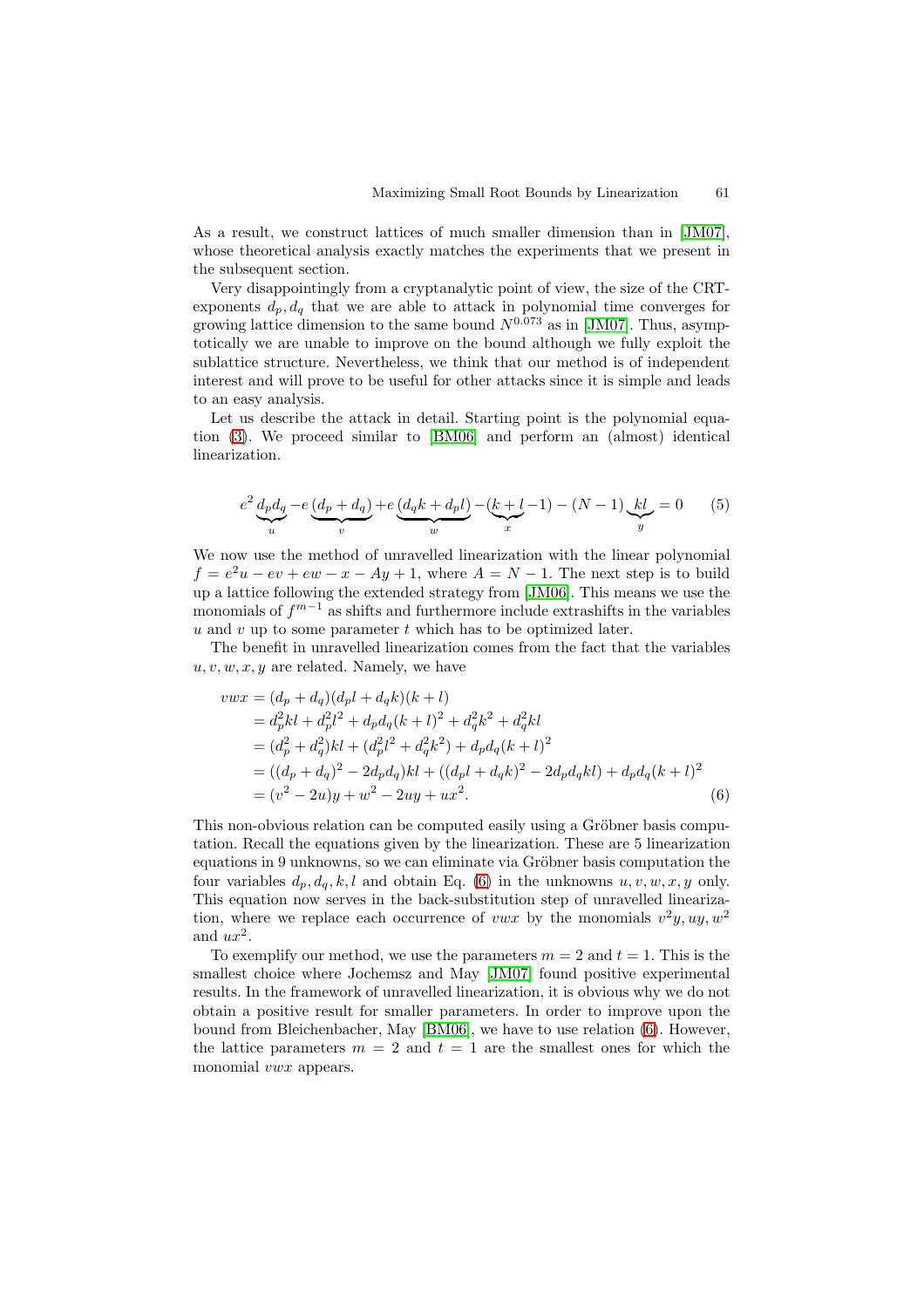A lattice basis B for  $(m, t) = (2, 1)$  is given in Figure 3. We use here the notation from the original Coppersmith method over the integers – as opposed to the modular approach taken in Section 3. That is, we construct a lattice basis with the coefficient vectors of the shift polynomials as column vectors (refer to [Cop97] for details). For simplicity we omit the left ha[nd](#page-9-0) side of the basis matrix, which contains just the inverses of the corresponding upper bounds of the monomials on its diagonal. The entri[es](#page-3-0) that come from the substitution are printed in bold letters.

[For the](#page-13-5) lattice attack to work, we require the enabling condition  $det(L) > 1$ (see [Cop97]). In our example, computation of the determinant of the basis matrix yields



<span id="page-9-0"></span>**Fig. 3.** Matrix of unravelled linearized polynomial for  $m = 2$ ,  $t = 1$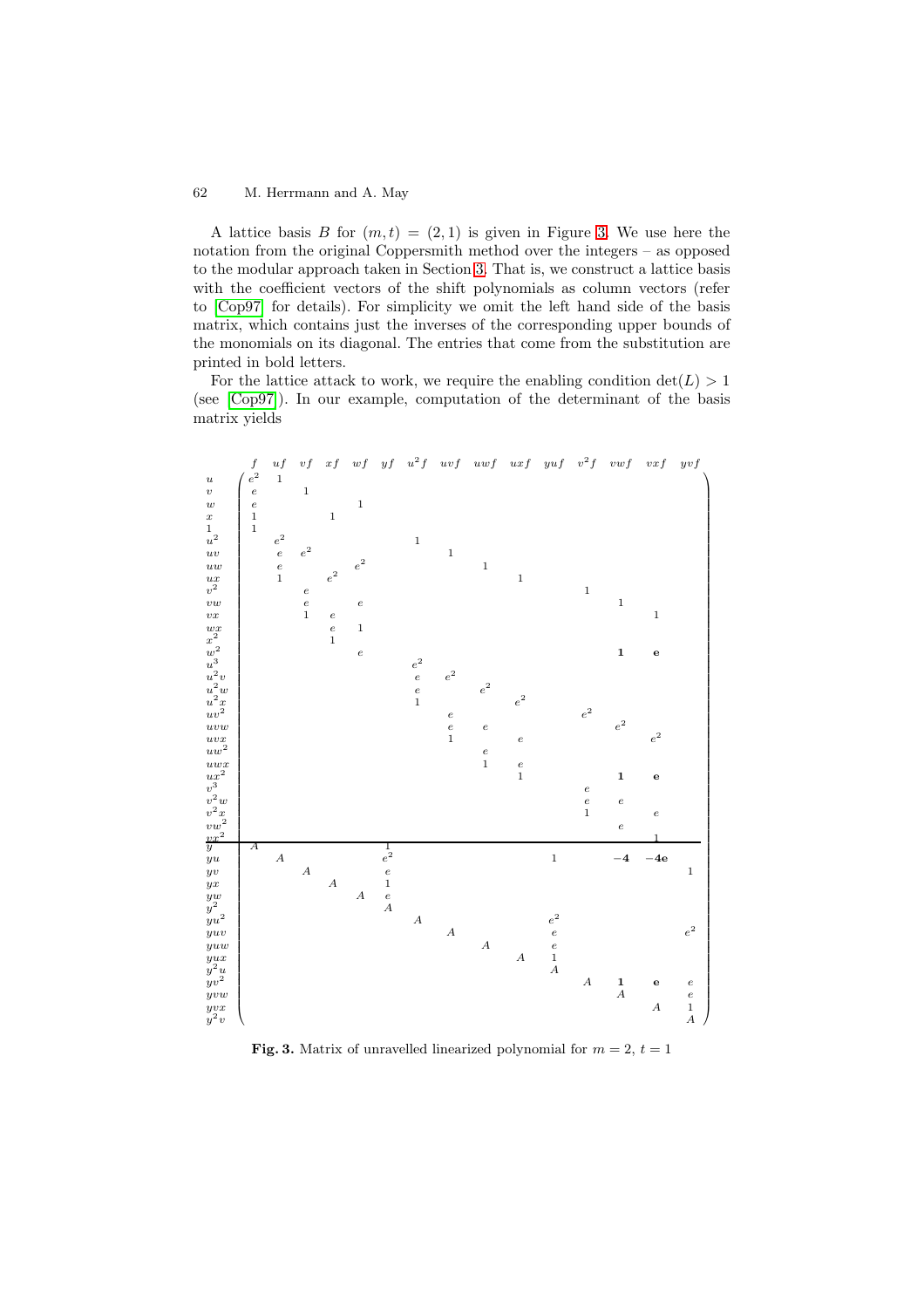$$
\det(B) = U^{-21} V^{-20} W^{-14} X^{-14} A^{15}.
$$

We have upper bounds  $(U, V, W, X) = (N^{2\delta}, N^{\delta}, N^{\frac{1}{2}+2\delta}, N^{\frac{1}{2}+\delta})$  for the unknowns  $(d_p\ddot{d}_q, d_p + d_q, d_q\ddot{k} + d_p\dot{l}, k + l)$ , respectively. Thus, with  $A \approx N$  the enabling condition  $\det(L) > 1$  reduces to  $\delta < \frac{1}{104} \approx 0.01$ . This perfectly matches the experimental results of Jochemsz and May for parameters  $(m, t) = (2, 1)$ .

We now proceed to the asymptotic analysis and start by analyzing the simpler case without any extrashifts. I.e., we shift in the monomials of  $f^{m-1}$  only, but we have to exclude all monomials that are divisible by  $vwx$ , since these can be written as the linear combination from Eq. (6).

To compute the value of the determinant we begin by counting the number of shift polynomials as each one contributes with a factor of A to the determinant. The number of shift polynomials equals the number of monomials in the set

$$
\left\{ u^{e_1}v^{e_2}w^{e_3}x^{e_4}y^{e_5} \mid e_i \in \mathbb{N}_0, \sum_{i=1}^5 e_i \le m-1, e_2 = 0 \text{ or } e_3 = 0 \text{ or } e_4 = 0 \right\}.
$$

Their number can be computed as

$$
\left| \left\{ (e_1, \ldots, e_5) \in \mathbb{N}_0^5 \mid \sum_{i=1}^5 e_i \le m - 1 \right\} \right|
$$
  
 
$$
- \left| \left\{ (e_1, \ldots, e_5) \in \mathbb{N}_0^5 \mid \sum_{i=1}^5 e_i \le m - 1, e_2, e_3, e_4 \ge 1 \right\} \right|.
$$

Let us derive the size of the first set by counting. Write  $e_1+e_2+e_3+e_4+e_5+h$  $m-1$  for some slack variable  $h \in \{0, \ldots, m-1\}$  to transform the inequality into an equality. If we set  $e'_i = e_i + 1$  and  $h' = h + 1$  then the number of tuples that fulfill the equation

$$
e'_1 + e'_2 + e'_3 + e'_4 + e'_5 + h' = (m - 1) + 6 \quad \text{with } e'_i, h'_i \ge 1
$$

is exactly the number of ordered partitions of  $m + 5$  in 6 partitions. Let us write  $m + 5 = 1 + 1 + \ldots + 1$ , then one obtains an ordered 6-partition of  $m + 5$  by choosing 5 out of the  $m+4$  signs as breakpoints for the partition. We have  $\binom{m+4}{5}$ possibilities for this choice.

The size of the second set is derived in a similar fashion, where we require  $e'_1 + e_2 + e_3 + e_4 + e'_5 + h' = m + 2$ . In this case, the number of tuples is  $\binom{m+1}{5}$ . Summing up, we obtain for the number of shifts

#shifts = 
$$
\binom{m+4}{5}
$$
 -  $\binom{m+1}{5}$  =  $\frac{1}{8}$ m<sup>4</sup> + o(m<sup>4</sup>).

The second part contributing to the determinant comes from the monomials that occur in the lattice basis. This is the product of the diagonal entries in the submatrix on the left that has been omitted in Figure 3. As mentioned before,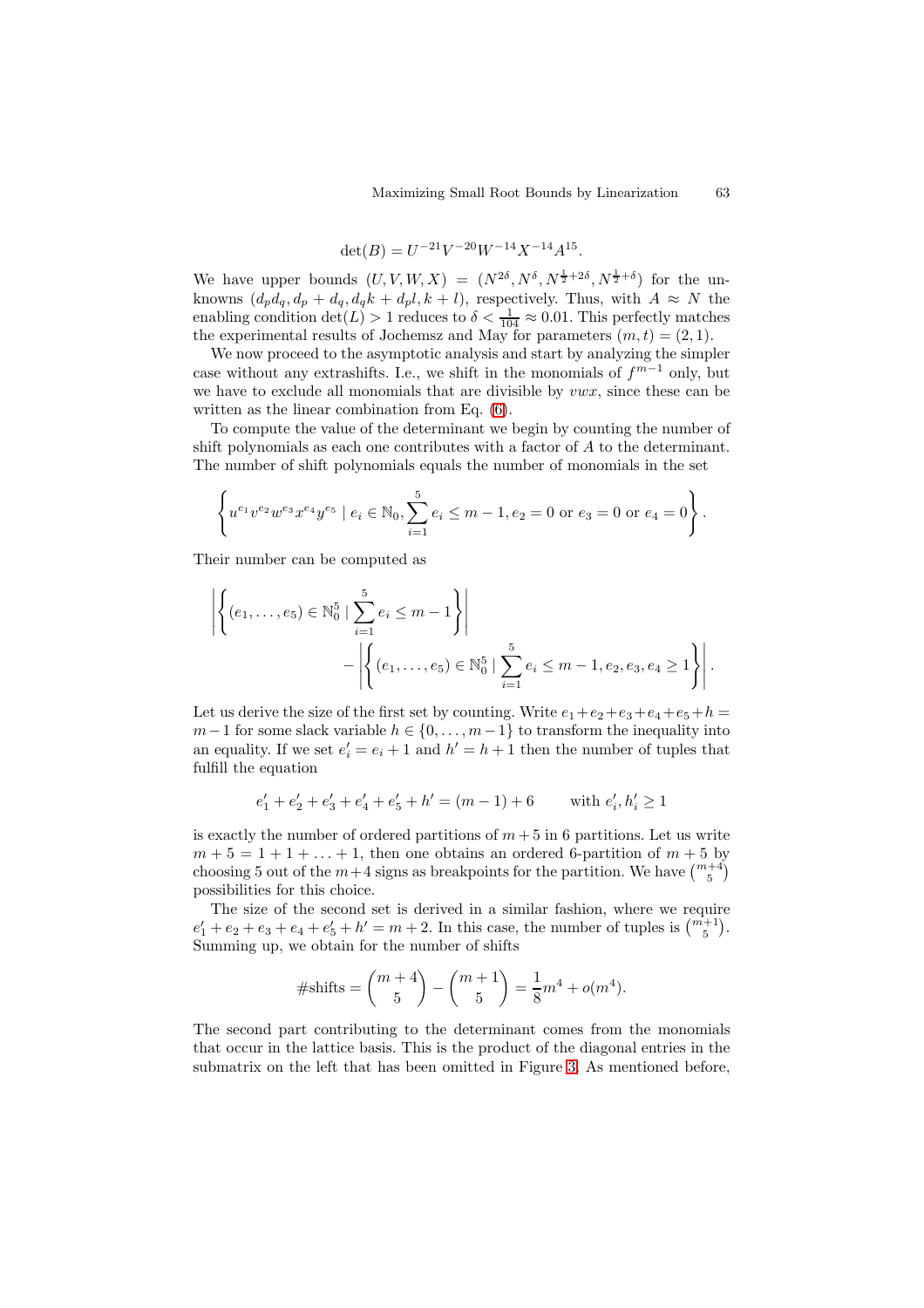the diagonal entries consist of the inverses of the upper bound of the monomial corresponding to that row. The explicit computation is given in Appendix A, while we only state the results here.

$$
\#u = \binom{m+1}{2} + 3\binom{m+2}{4} = \frac{1}{8}m^4 + o(m^4)
$$

$$
\#v = \#w = \#x = \binom{m+2}{3} + 2\binom{m+2}{4} = \frac{1}{12}m^4 + o(m^4).
$$

Recall that the enabling condition for the lattice attack is  $det(L) > 1$ . With the previously derived values and neglecting low order terms as well as setting  $A = N$ , we are able to write the determinant as

$$
\det(L) = U^{-\frac{1}{8}m^4}V^{-\frac{1}{12}m^4}W^{-\frac{1}{12}m^4}X^{-\frac{1}{12}m^4}N^{\frac{1}{8}m^4}.
$$

If we use the upper bounds  $(U, V, W, X) = (N^{2\delta}, N^{\delta}, N^{\frac{1}{2}+2\delta}, N^{\frac{1}{2}+\delta})$  on the sizes of the variables, we derive the condition

$$
\delta < \frac{1}{14} \approx 0.071.
$$

This is the same asymptotic bound that was obtained by Jochemsz and May [JM07] without extrashifts. So, unfortunately, our new lattice does not improve the asymptotic bound of [JM07]. But, as opposed to [JM07], our approach requires smaller lattice dimensions. Asymptotically, [JM07] need to LLL-reduce a lattice of size  $m^3$ , while our approach requires only lattice dimension  $\frac{1}{2}m^3$ . Figu[re 4 sh](#page-13-3)ows a comparison of the two methods in terms of the size of  $d_p, d_q$ that can be attacked.

While our approach clearly allows for attacki[ng larg](#page-13-3)er values of CRTexponents in practice, we would also like to stress the fact that as opposed



**Fig. 4.** Comparison of the achievable bound depending on the lattice dimension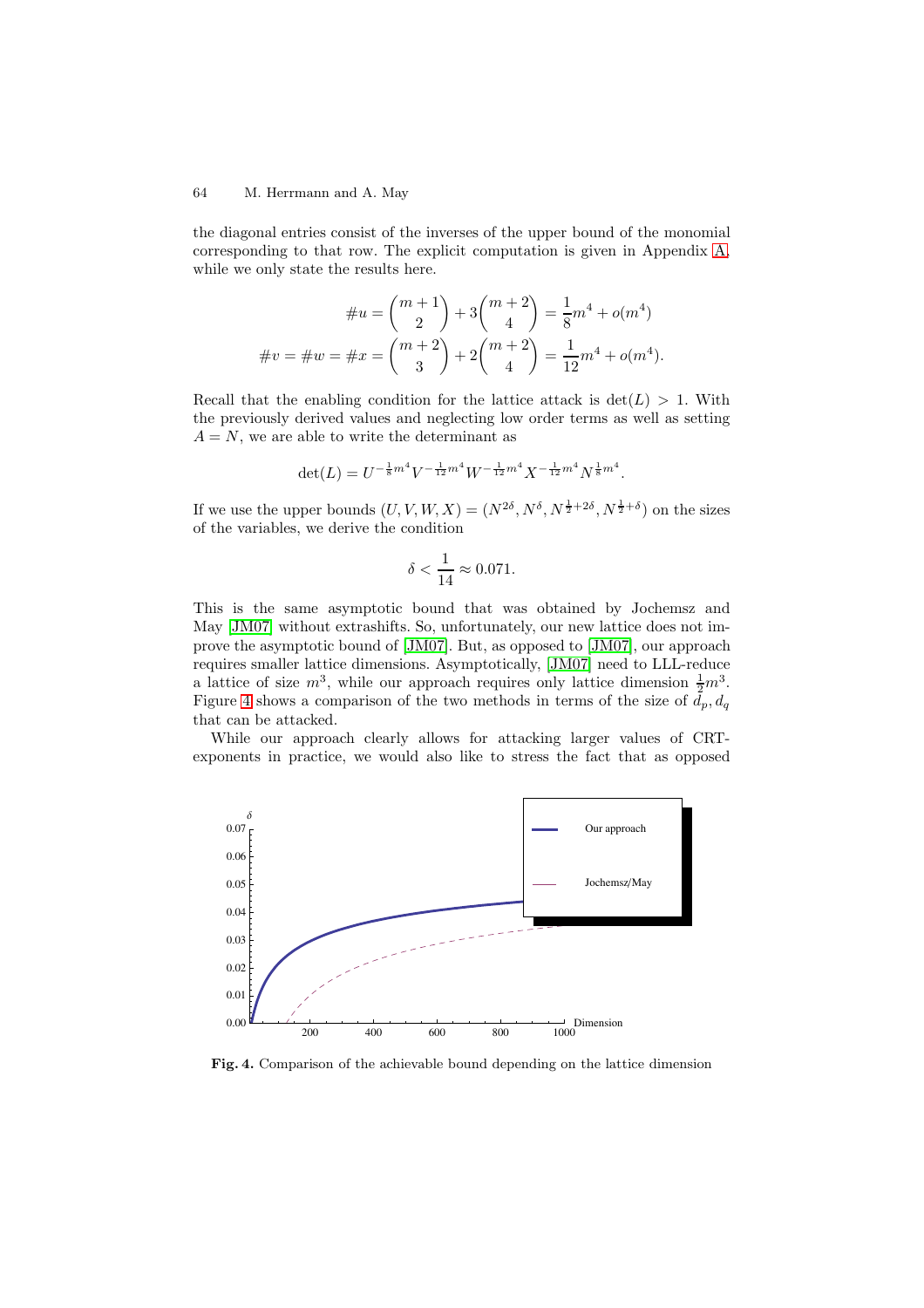to [JM07] the experimental behavior of our attack can be completely explained by our theoretical analysis – thereby also explaining the experimental behavior of [JM07]. We will show this in the subsequent section.

If we also use so-called extrashifts then we end up with a slightly improved bo[und of](#page-13-3)  $d_p, d_q \leq N^{0.073}$  as in [JM07]. The analysis can be done in a similar fashion to the case without extrashifts. We carry out the calculations in Appendix B.

## **5 Experiments**

The reason for carrying out various experiments for attacking CRT-RSA [is](#page-15-0) twofold. First, we want to show that our analysis from Section 4 is indeed optimal. That is, the experimental behavior can be perfectly predicted by the analysis and there is no hope to improve the bound by this approach. Second, as our lattice-based approach is heuristic, we have to verify that the polynomials that we obtain after the lattice reduction are indeed coprime an[d t](#page-7-2)hus allow for efficient recovery of their roots.

| N          | $d_p, d_q$ | $\delta$      | lattice parameters                                  |                          | $\dim$ JM LLL-time JM LLL-time(s) |                             |
|------------|------------|---------------|-----------------------------------------------------|--------------------------|-----------------------------------|-----------------------------|
| $1000$ bit |            | 11 bit 0.0096 | $m = 2, t = 1, dim = 30$                            | 56                       | 14                                | $\mathcal{D}_{\mathcal{L}}$ |
| $1000$ bit |            |               | 18 bit $ 0.0178 $ $m = 3, t = 1, dim = 60$          | 115                      | 6100                              | 258                         |
| $1000$ bit |            |               | 22 bit $ 0.0226 $ $m = 3, t = 2, dim = 93$          |                          |                                   | 3393                        |
| $1000$ bit |            |               | 24 bit $ 0.0244  m = 4, t = 1, dim = 105 $          | $\overline{\phantom{0}}$ |                                   | 7572                        |
| $1000$ bit |            |               | 29 bit $[0.0291]$ $m = 4$ , $t = 2$ , $dim = 154$   |                          |                                   | 61298                       |
| $2000$ bit |            |               | 21 bit $ 0.0096 $ $m = 2, t = 1, dim = 30$          | 56                       | 40                                | 4                           |
| $2000$ bit |            |               | 35 bit $ 0.0178 $ $m = 3, t = 1, dim = 60$          | 115                      | 20700                             | 613                         |
| $2000$ bit |            |               | 45 bit $ 0.0226 $ $m = 3, t = 2, dim = 93$          | $\qquad \qquad -$        |                                   | 13516                       |
| $2000$ bit |            |               | 47 bit $0.0244 \mid m = 4, t = 1, dim = 105$        |                          |                                   | 34305                       |
| $5000$ bit |            |               | 48 bit $ 0.0096 $ $m = 2, t = 1, dim = 30$          | 56                       | 379                               | 39                          |
| $5000$ bit |            |               | 89 bit $ 0.0178 $ $m = 3, t = 1, dim = 60$          |                          |                                   | 5783                        |
|            |            |               | 5000 bit [113 bit [0.0226] $m = 3, t = 2, dim = 93$ |                          |                                   | 74417                       |
|            |            |               | 10000 bit 96 bit 0.0096 $m = 2, t = 1, dim = 30$    | 56                       | 2500                              | 360                         |
|            |            |               | 10000 bit 179 bit 0.0178 $m = 3, t = 1, dim = 60$   |                          |                                   | 31226                       |

<span id="page-12-0"></span>**Table 1.** Experimental Results

We reimplemented the attack of [JM07] and used in the experiments the same modulus sizes and lattice parameters as done in [JM07]. Table 1 clearly shows the speedup for the LLL reduction. For example with parameters  $m = 3$  and  $t = 1$  our method is 20 to 30 times faster than the one of Jochemsz and May. As previously mentioned, this is d[ue to t](#page-13-3)he reduced lattice dimension<sup>2</sup>. While Jochemsz and May required the reduction of a [lattice](#page-13-3) of dim[en](#page-12-0)sion 115, our lattice only has dimension 60. Because of this smaller lattice dimension we were

<span id="page-12-1"></span><sup>&</sup>lt;sup>2</sup> The lattice we are considering here is the one that serves as input to the [LL](#page-12-1)L reduction routine. That is the sublattice containing zeros in the coordinates corresponding to the shift polynomials.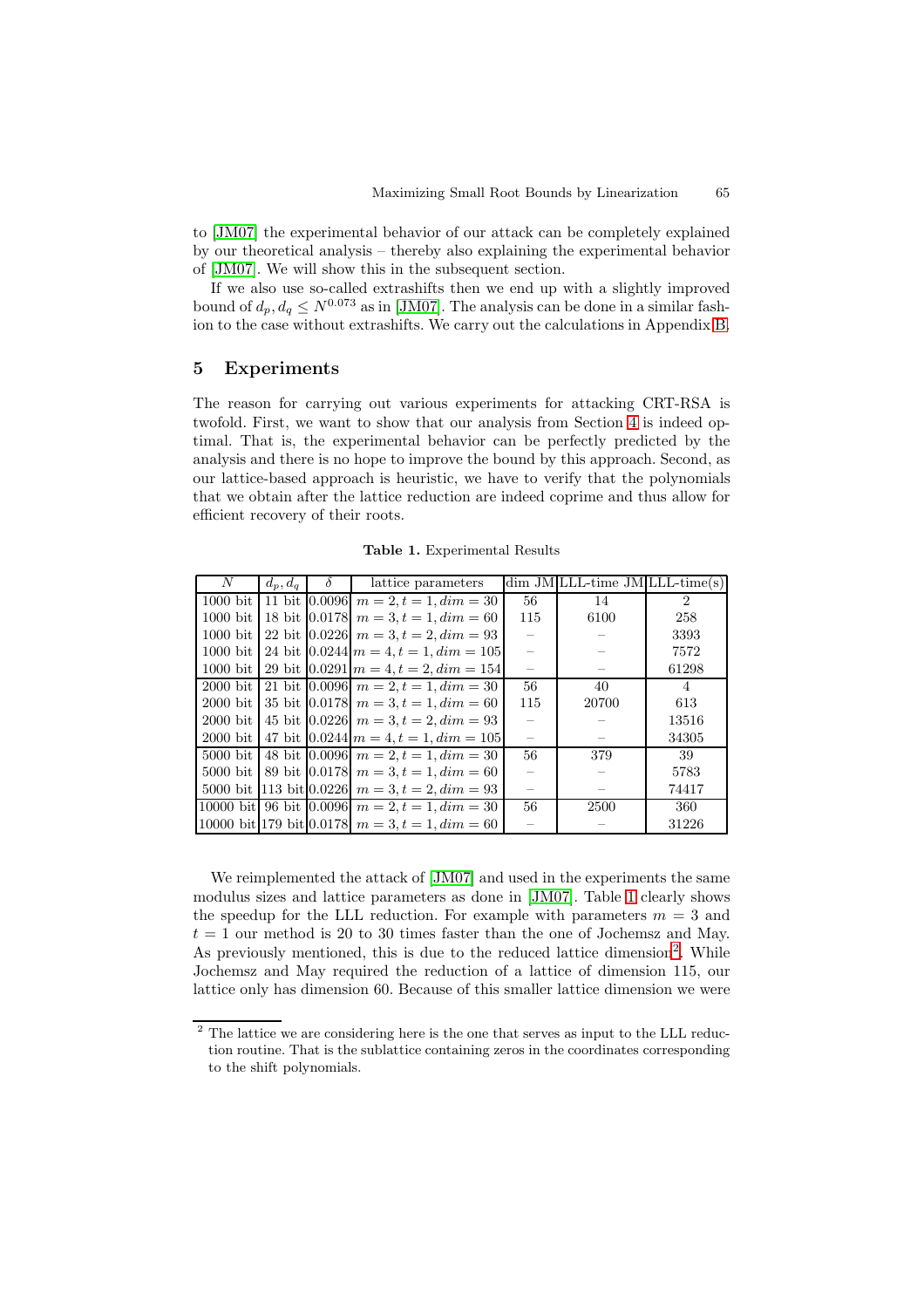able to perform experiments on parameter sets that have been out of reach before.

Notice that the experimental results on the achievable sizes of  $d_p$  and  $d_q$ perfectly match the theoretically predicted bound  $\delta$ . This is a strong indication that our approach is indeed optimal.

We ran our experiments using sage 4.1.1. and used the  $L^2$  reduction algorithm from Nguyen and Stehlé [NS09]. The calculations were performed on an Quad Core Intel Xeon processor running at 2.66 GHz.

#### **References**

- [BD99] Boneh, D., Durfe[e,](#page-13-11) [G.:](#page-13-11) [C](#page-13-11)ryptanalysis of RSA with Private Key *d* Less than *N* 0.292. In: Stern, J. (ed.) EUROCRYPT 1999. LNCS, vol. 1592, pp. 1–11. Springer, Heidelberg (1999)
- [BM01] Blömer, J., May, A.: Low Secret Exponent RSA Revisited. In: Silverman, J.H. (ed.) CaLC 2001. LNCS, vol. 2146, pp. 4–19. Springer, Heidelberg (2001)
- <span id="page-13-1"></span>[BM06] Bleichenbacher, D., May, A.: New Attacks on RSA with Small Secret CRT-Exponents. In: Yung, M., Dodis, Y., Kiayias, A., Malkin, T.G. (eds.) PKC 2006. LNCS, vol. 3958, pp. 1–13. Springer, Heidelberg (2006)
- <span id="page-13-9"></span>[Cop96a] Coppersmith, D.: Finding a Small Root of a Bivariate Integer Equation; Factoring with High Bits Known. In: Maurer [Mau96], pp. 178–189 (1996)
- <span id="page-13-10"></span>[Cop96b] Coppersmith, D.: Finding a Small Root of a Univariate Modular Equation. In: Maurer [Mau96], pp. 155–165
- <span id="page-13-7"></span>[Cop97] Coppersmith, D.: Small Solutions to Polynomial Equations, and Low Exponent RSA Vulnerabilities. J. Cryptology 10(4), 233–260 (1997)
- <span id="page-13-8"></span>[HG97] Howgrave-Graham, N.: Finding Small Roots of Univariate Modular Equations Revisited. In: Darnell, M.J. (ed.) Cryptography and Coding 1997. LNCS, vol. 1355, pp. 131–142. Springer, Heidelberg (1997)
- <span id="page-13-5"></span>[HM09] Herrmann, M., May, A.: Attacking Power Generators Using Unravelled Linearization: When Do We Output Too Much? In: Matsui, M. (ed.) ASIACRYPT 2009. LNCS, vol. 5912, pp. 487–504. Springer, Heidelberg (2009)
- <span id="page-13-4"></span>[JM06] Jochemsz, E., May, A.: A Strategy for Finding Roots of Multivariate Polynomials with New Applications in Attacking RSA Variants. In: Lai, X., Chen, K. (eds.) ASIACRYPT 2006. LNCS, vol. 4284, pp. 267–282. Springer, Heidelberg (2006)
- [JM07] Jochemsz, E., May, A.: A Polynomial Time Attack on RSA with Private CRT-Exponents Smaller Than *N* 0.073. In: Menezes, A. (ed.) CRYPTO 2007. LNCS, vol. 4622, pp. 395–411. Springer, Heidelberg (2007)
- [LLL82] Lenstra, A.K., Lenstra, H.W., Lovász, L.: Factoring Polynomials with Rational Coefficients. Mathematische Annalen 261(4), 515–534 (1982)
- <span id="page-13-3"></span>[Mau96] Maurer, U.M. (ed.): EUROCRYPT 1996. LNCS, vol. 1070. Springer, Heidelberg (1996)
- <span id="page-13-6"></span>[NS09] Nguyen, P.Q., Stehlé, D.: An LLL Algorithm with Quadratic Complexity. SIAM J. Comput. 39(3), 874–903 (2009)
- [QC82] Quisquater, J.J., Couvreur, C.: Fast Decipherment Algorithm for RSA Public-key Cryptosystem. Electronics Letters 18, 905 (1982)
- <span id="page-13-11"></span><span id="page-13-2"></span><span id="page-13-0"></span>[Wie90] Wiener, M.J.: Cryptanalysis of Short RSA Secret Exponents. IEEE Transactions on Information Theory 36(3), 553–558 (1990)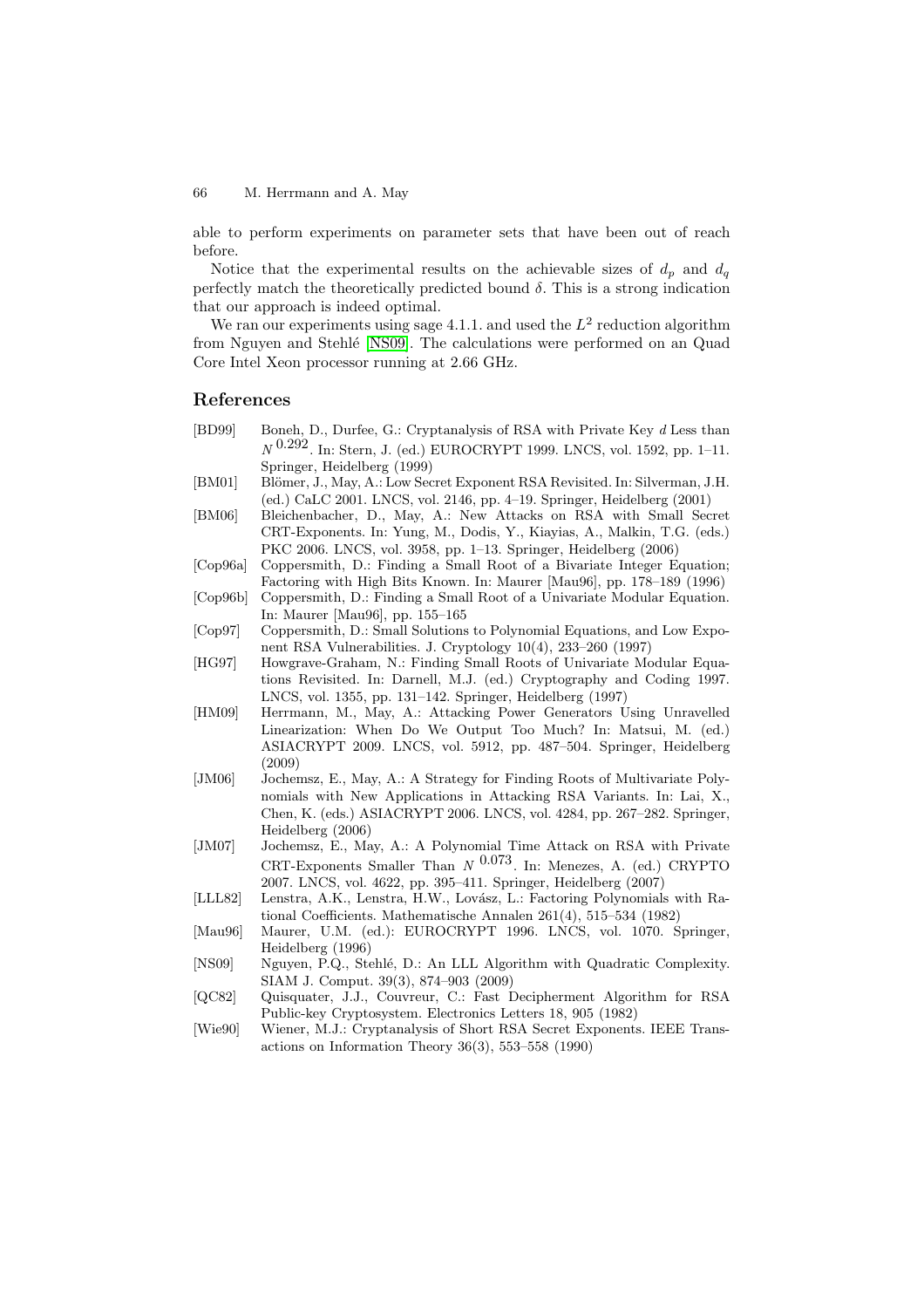## A Counting  $\#u, \, \#v, \, \#w, \, \#x$

The monomials that contribute to the determinant are exactly the monomials of  $f<sup>m</sup>$  that do not contain the variable y. Denote such a monomial by  $u<sup>e<sub>1</sub></sup> v<sup>e<sub>2</sub></sup> w<sup>e<sub>3</sub></sup> x<sup>e<sub>4</sub></sup>$ . In order to count the number of u's that contribute to the determinant we proceed as follows.

Let  $e_1 = 0$ . We have  $e_2 + e_3 + e_4 \leq m$  with  $e_i \in \mathbb{N}_0$ , which transform into  $e'_2 + e'_3 + e'_4 + h' \le m + 4$  for a slack variable  $h' \in \{1, ..., m + 1\}$  and  $e'_i = e_i + 1$ . The number of such tuples is just the number of 4-partitions of  $m + 4$ , which is  $\binom{m+3}{3}$ . From these tuples we have to remove the ones with  $e_i \ge 1$  for  $i = 2, 3, 4$ , because of the substitutions of *vwx*. The number of these tuples is  $\binom{m}{3}$ . For  $e_1 = 1$ , we proceed similarly and obtain  $\binom{m+2}{3} - \binom{m-1}{3}$ . We carry this out for all possibilities of  $e_1$  and end up with  $e_1 = m$ , where we get  $\binom{3}{3} - \binom{0}{3}$ .

Now we know the number of occurences for each power  $u^i$ ,  $i = 0, \ldots, m$ . In order to count the total number of  $u$  we compute the weighted sum as follows.

$$
\# \mathbf{u} = \sum_{i=3}^{m+3} (m+3-i) \binom{i}{3} - \sum_{i=0}^{m} (m-i) \binom{i}{3}
$$
  
= 
$$
\sum_{i=m+1}^{m+3} (m+3-i) \binom{i}{3} + \sum_{i=3}^{m} ((m+3-i) - (m-i)) \binom{i}{3}
$$
  
= 
$$
2 \binom{m+1}{3} + \binom{m+2}{3} + 3 \sum_{i=3}^{m} \binom{i}{3} = \binom{m+2}{3} - \binom{m+1}{3} + 3 \sum_{i=3}^{m+1} \binom{i}{3}
$$

Using the identities  $\binom{n}{k} - \binom{n-1}{k} = \binom{n-1}{k-1}$  and  $\sum_{i=0}^{n} \binom{i}{k} = \binom{n+1}{k+1}$  we eventually obtain

$$
\#u = \binom{m+1}{2} + 3\binom{m+2}{4}.
$$

Thus,  $\#u = \frac{1}{8}m^4 + o(m^4)$ .

Counting the number of occurrences of  $v, w$  and  $x$  can be done in a similar way and we obtain

$$
\#v = \#w = \#x = \sum_{i=3}^{m+3} (m+3-i) \binom{i}{3} - \sum_{i=1}^{m+1} (m+1-i) \binom{i}{3}
$$

$$
= 2 \sum_{i=0}^{m+1} \binom{i}{3} + \binom{m+2}{3} = 2 \binom{m+2}{4} + \binom{m+2}{3}
$$

$$
= \frac{1}{12} m^4 + o(m^4).
$$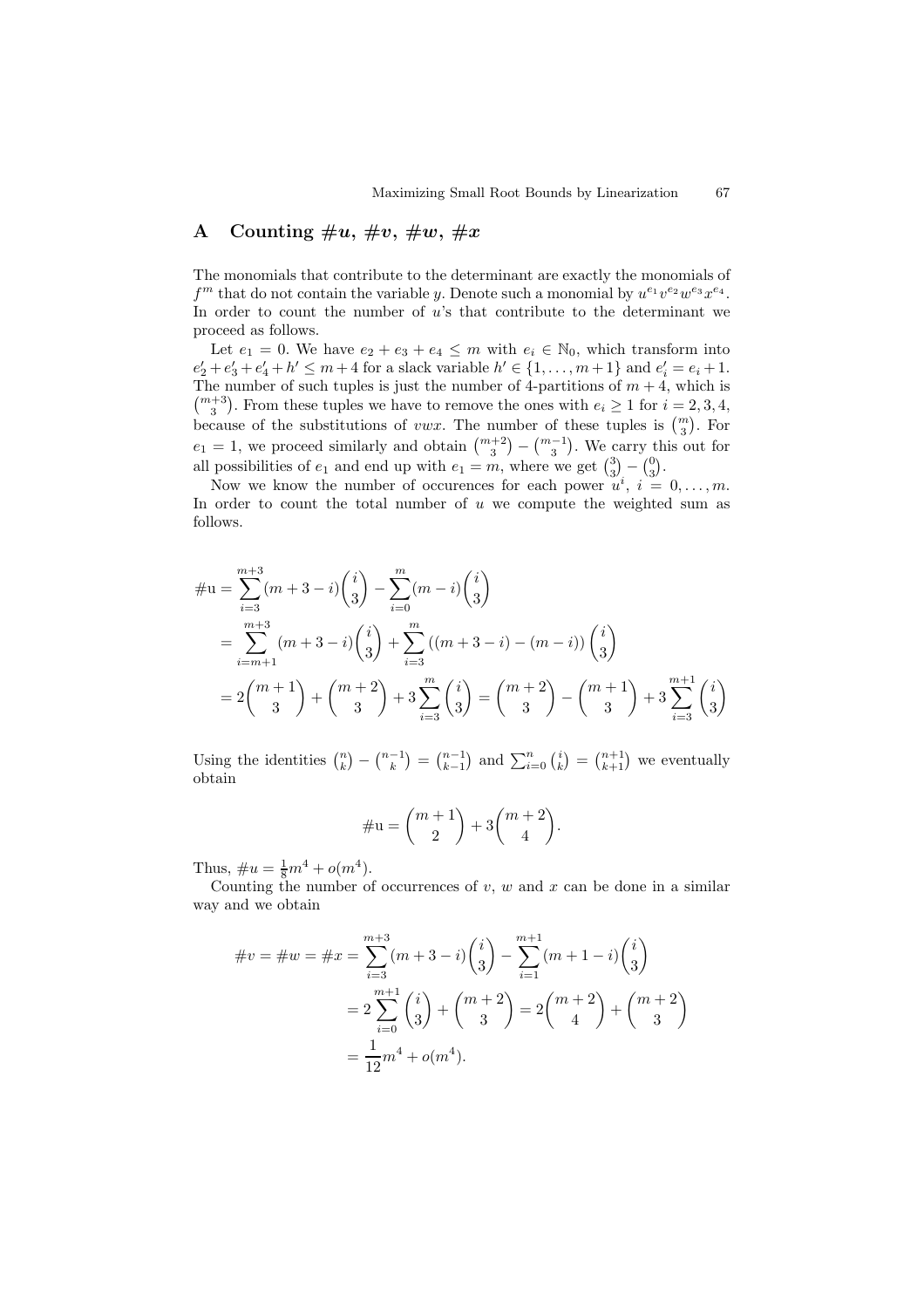## **B Improving the Bound Using Extrashifts**

<span id="page-15-0"></span>In the following we will show that it is possible to improve the bound  $\delta < \frac{1}{14} \approx$ 0.0714 to  $\delta \approx 0.0734$  by using so-called extrashifts. In this case, we use the set of shifts

$$
S = \bigcup_{t_1=0}^t \bigcup_{t_2=0}^{t-t_{1}} \{u^{e_1+t_1}v^{e_2+t_2}w^{e_3}x^{e_4}y^{e_5} \mid u^{e_1}v^{e_2}w^{e_3}x^{e_4}y^{e_5} \text{ is monomial of } f^{m-1} \}.
$$

To estimate the number of shifts, one may use a combinatorial proof as in Section 4 and count the number of all monomials minus the monomials having  $e_2, e_3, e_4 \geq 1$ . However, we choose to use a computational approach here and simply evaluate a series of sums.

The shift monomials can be characterized by the set  $S_1 \setminus S_2$ , where  $S_1$  is the set [of](#page-7-2) all shifts and  $S_2$  are the shifts that have to be removed due to the substitution of *vwx*.

$$
u^{e_1}v^{e_2}w^{e_3}x^{e_4}y^{e_5} \in S_1 \Leftrightarrow \begin{cases} e_5 = 0, \dots, m-1\\ e_4 = 0, \dots, m-1-e_5\\ e_3 = 0, \dots, m-1-e_5-e_4\\ e_2 = 0, \dots, m-1-e_5-e_4-e_3+t\\ e_1 = 0, \dots, m-1-e_5-e_4-e_3-e_2+t \end{cases}
$$

$$
u^{e_1}v^{e_2}w^{e_3}x^{e_4}y^{e_5} \in S_2 \Leftrightarrow \begin{cases} e_5 = 0, \dots, m-1\\ e_4 = 1, \dots, m-1-e_5\\ e_3 = 1, \dots, m-1-e_5-e_4\\ e_2 = 1, \dots, m-1-e_5-e_4-e_3+t\\ e_1 = 0, \dots, m-1-e_5-e_4-e_3-e_2+t \end{cases}
$$

Setting  $t = \tau m$ , the resulting number of shifts is

$$
|S_1 \setminus S_2| = \left(\frac{1}{8} + \frac{\tau}{2} + \frac{\tau^2}{2}\right)m^4 + o(m^4).
$$

In a similar fashion we derive the exponents of the variables  $u, v, w$  and x contributing to the determinant. For example, to calculate the number of occurrences of  $u$ , we compute

<sup>s</sup><sup>u</sup> <sup>=</sup> <sup>m</sup> e4=0 m−e4 e3=0 <sup>m</sup>−<sup>e</sup> <sup>4</sup>−e3+<sup>t</sup> e2=0 <sup>m</sup>−e4<sup>−</sup> <sup>e</sup>3−e2+<sup>t</sup> e1=0 e1 <sup>−</sup> <sup>m</sup> e4=1 m−e4 e3=1 <sup>m</sup>−<sup>e</sup> <sup>4</sup>−e3+<sup>t</sup> e2=1 <sup>m</sup>−e4<sup>−</sup> <sup>e</sup>3−e2+<sup>t</sup> e1=0 e1 = 1 <sup>8</sup> <sup>+</sup> <sup>τ</sup> 2 + 3τ <sup>2</sup> <sup>4</sup> <sup>+</sup> <sup>τ</sup> <sup>3</sup> 3 m<sup>4</sup> + o(m<sup>4</sup>).